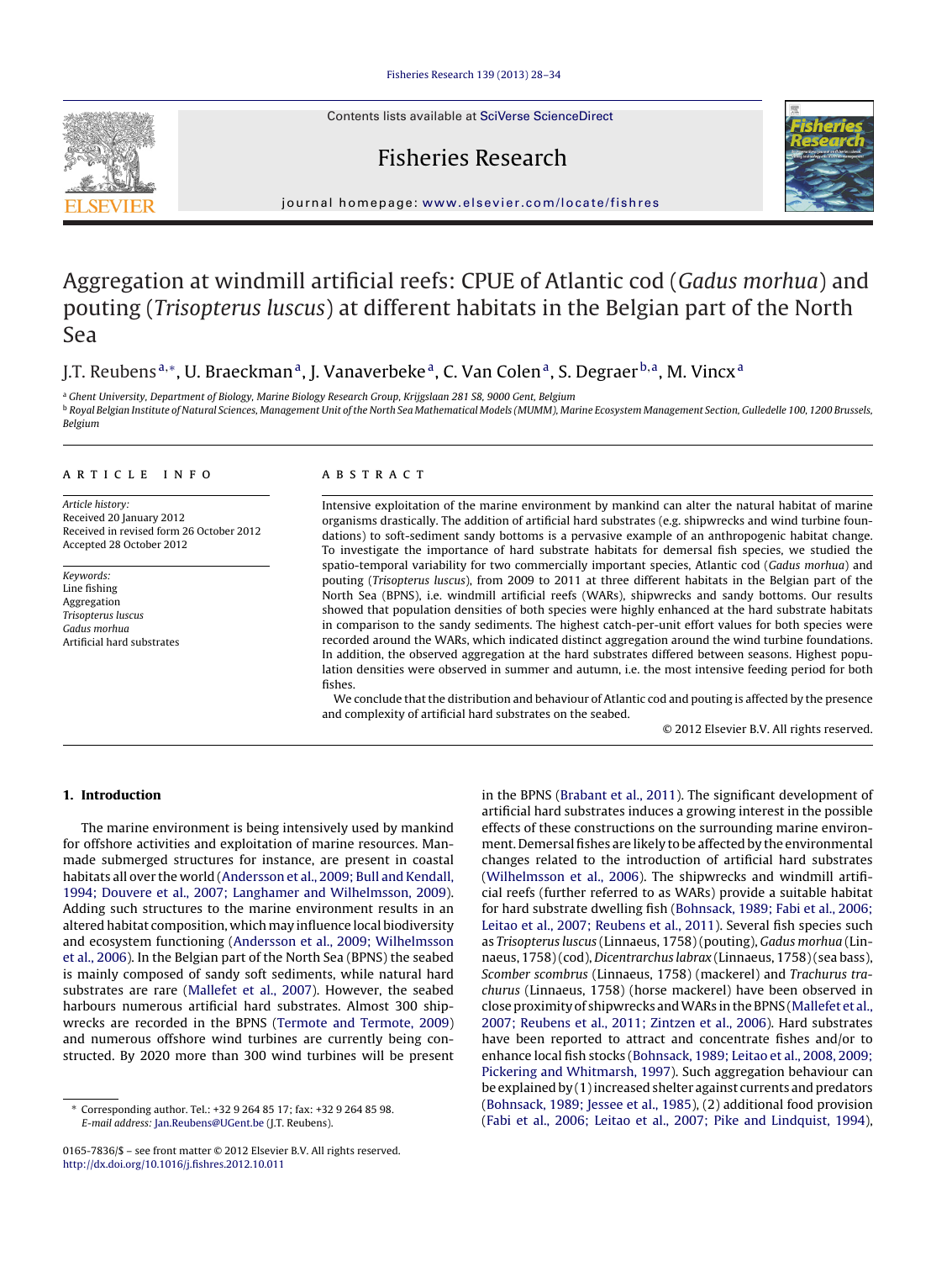(3) increased feeding efficiency and (4) provision of nursery and recruitment sites ([Bull](#page-5-0) [and](#page-5-0) [Kendall,](#page-5-0) [1994\).](#page-5-0) Atlantic cod and pouting are two demersal fish species with a high commercial value and a high commercial potential respectively [\(Alonso-Fernández](#page-5-0) et [al.,](#page-5-0) [2008\).](#page-5-0) With regard to conservation measures, environmental impact assessments and the assessment of delivered ecosystem services in the coastal zone, increased scientific knowledge on the behaviour of both species in relation with habitat variability and complexity is paramount. The development of offshore wind farms in the BPNS creates a unique opportunity to investigate the effects of artificial hard substrates on the distribution of both Atlantic cod and pouting.

The aim of this study was to investigate the importance of three different habitats for Atlantic cod and pouting in different seasons. To achieve this, we studied the spatio-temporal variability in catch per unit effort(CPUE) and aggregation of both demersal fish species at WARs, shipwrecks and soft-bottom areas in the BPNS in the period 2009–2011.

#### **2. Materials and methods**

# 2.1. Study sites

Abundances of Atlantic cod and pouting were estimated from January 2009 till December 2011 at three different habitats in the BPNS: (1) WARs, (2) shipwrecks and (3) sandy bottoms [\(Fig.](#page-2-0) 1). Since construction of the wind farm started only in May 2008, the WARs are considered immature artificial reefs where colonization processes (both for benthos and fish) recently started. The shipwrecks on the other hand are considered as "mature" artificial reefs, with a stabilized climax community. TheWARs are situated at the Thorntonbank, a natural sandbank 27 km offshore (coordinates WGS 84: 51◦33 N–2◦56 E) at a depth of 22.5 m at mean low water spring (MLWS). The six wind turbine foundations have a diameter of 14 m at the seabed and are surrounded by a scour protection layer (pebbles and rocks) with a total diameter of  $44 \text{ m}$  (1520 m<sup>2</sup>) ([Brabant](#page-5-0) [and](#page-5-0) [Jacques,](#page-5-0) [2010\).](#page-5-0) The surrounding soft sedimentis composed of medium sand (mean median grain size 374  $\mu$ m, SE 27  $\mu$ m) ([Reubens](#page-5-0) et [al.,](#page-5-0) [2009\).](#page-5-0)

Two shipwrecks were monitored: the LCT 457 (coordinates WGS 84: 51◦25 N–2◦44 E) and the Kilmore (coordinates WGS 84: 51°23′N–2°30′E). The *LCT* 457 measures 64 m in length and 10 m wide. It is elevated between 1 m and 2.5 m from the seabed. The wreck sunk in 1944 and lies at a depth of 22 m at MLWS. It consists of iron and has little complexity. The Kilmore has a higher complexity, is longer  $(86 \text{ m})$  and wider  $(13 \text{ m})$  than the LCT 457. It is elevated up to 6 m from the seabed. The ship sunk in 1906 and the lowest part of the wreck lies at a depth of 30 m at MLWS ([Termote](#page-6-0) [and](#page-6-0) [Termote,](#page-6-0) [2009\).](#page-6-0)

The sandy bottom areas are located at the Thorntonbank (coordinates WGS 84: 51◦31 N–2◦52 E) and the Goote bank (coordinates WGS 84: 51°27′N–2°52′E) at approximately 25 m depth at MLWS. They are composed of medium sand (mean median grain size  $362 \,\rm \mu m$ , SE 95 and 371  $\rm \mu m$ , SE 83 respectively) [\(Reubens](#page-5-0) et [al.,](#page-5-0) [2009\).](#page-5-0)

#### 2.2. Sampling method

Line fishing (hooks: Arca, size 4; bait: Arenicola marina) was performed at the different sites to quantify the CPUE of Atlantic cod and pouting [\(Table](#page-2-0) 1). Sampling was restricted to daytime hours. Fishing time was 45 min on average and the number of fishing people ranged from 2 to 8. At the WAR angling was performed 1–10 m away from a turbine (i.e. within the erosion protection layer radius) just above the bottom of the seabed, to assure that only individuals

hovering at the WAR were caught. At the shipwrecks, the research vessel drifted over the wrecks and a signal was given to start and stop fishing to avoid catching fish from the surrounding soft bottom. At the sandy bottom sites, the research vessel was anchored during fishing.

#### 2.3. Data analysis

It is well accepted that CPUE data do present useful information concerning relative abundances [\(Haggarty](#page-5-0) [and](#page-5-0) [King,](#page-5-0) [2006\).](#page-5-0) Therefore, CPUE was standardized for both species as:

$$
CPUE = \frac{N_f}{N_p * T}
$$

with  $N_f$  the number of fish caught (ind),  $N_p$  the number of fishermen (fm) and  $T$  the duration of fishing in hours (h).

Statistical analyses were performed using the Plymouth Routines in Multivariate Ecological Research (PRIMER) package, version 6.1.6 with PERMANOVA add-on software ([Anderson](#page-5-0) et [al.,](#page-5-0) [2008;](#page-5-0) [Clarke](#page-5-0) [and](#page-5-0) [Gorley,](#page-5-0) [2006\).](#page-5-0) PERMANOVA makes no explicit assumptions regarding the distribution of original variables. Univariate and multivariate ANOVAs are performed with p-values obtained by permutation ([Anderson](#page-5-0) et [al.,](#page-5-0) [2008\).](#page-5-0) To investigate the spatiotemporal effects (i.e. habitats, period of the year and annual differences) on CPUE, a 3-factor design was used with fixed factors habitat (hab), month (mo) and year (ye). As the design was unbalanced at the lowest level (i.e. unequal numbers of replicate samples within each factor level of the design), it was decided to use Type I sums of squares in the analyses [\(Anderson](#page-5-0) et [al.,](#page-5-0) [2008\).](#page-5-0) The lack of balance means that the various interactions and main effects cannot be estimated independently, and thus the outcome will depend on the order in which the factors are entered in the model [\(Anderson](#page-5-0) et [al.,](#page-5-0) [2008\).](#page-5-0) For this study, the order used is habitat, month, year. A zero-adjusted Euclidian distance similarity matrix was used after a  $log(X + 1)$  transformation of the data [\(Clarke](#page-5-0) et [al.,](#page-5-0) [2006\).](#page-5-0) In case of significant factor effects, pair-wise tests were performed to investigate which groups within a factor were significantly different. In case of significant interactions, pair-wise tests within the interaction were performed (e.g. pair-wise tests of hab within hab  $\times$  mo were performed to investigate in which months the habitats differed and vice versa). Homogeneity of multivariate dispersions was tested with PERMDISP, using distances among centroids. A significance level of  $p < 0.05$  was used in all tests. Results are expressed as mean  $\pm$  standard error (S.E.).

# **3. Results**

#### 3.1. Spatio-temporal variability in Atlantic cod populations

The overall mean monthly CPUE of Atlantic cod ranged between 0 and 13.6 ind h−<sup>1</sup> fm−<sup>1</sup> ([Table](#page-2-0) 2). The highest mean monthly CPUE was recorded at the WARs, varying between 0.9 (March) and 13.6 ind h−<sup>1</sup> fm−<sup>1</sup> (July) ([Table](#page-2-0) 2). At the shipwrecks mean monthly CPUE varied between 0.1 (December) and 3.6 (September)ind h−<sup>1</sup> fm−1. Almost no Atlantic cod was caught by line fishing at the sandy bottom locations (mean monthly CPUE varied between 0 and 0.4 ind h<sup>-1</sup> fm<sup>-1</sup>) ([Table](#page-2-0) 2).

Significant hab  $\times$  mo (p=0.001) and hab  $\times$  ye (p=0.006) interactions in the PERMANOVA model demonstrated that differences in CPUE between habitats depended on year and month of sampling [\(Table](#page-3-0) 3). However, pair-wise comparisons among sampling years only revealed significant differences in CPUE between 2009–2010 and 2009–2011 ( $p = 0.012$  and  $p = 0.015$  respectively) at the WARs, whereas no significant differences were present between years at the other habitats. At the WARs, mean CPUE was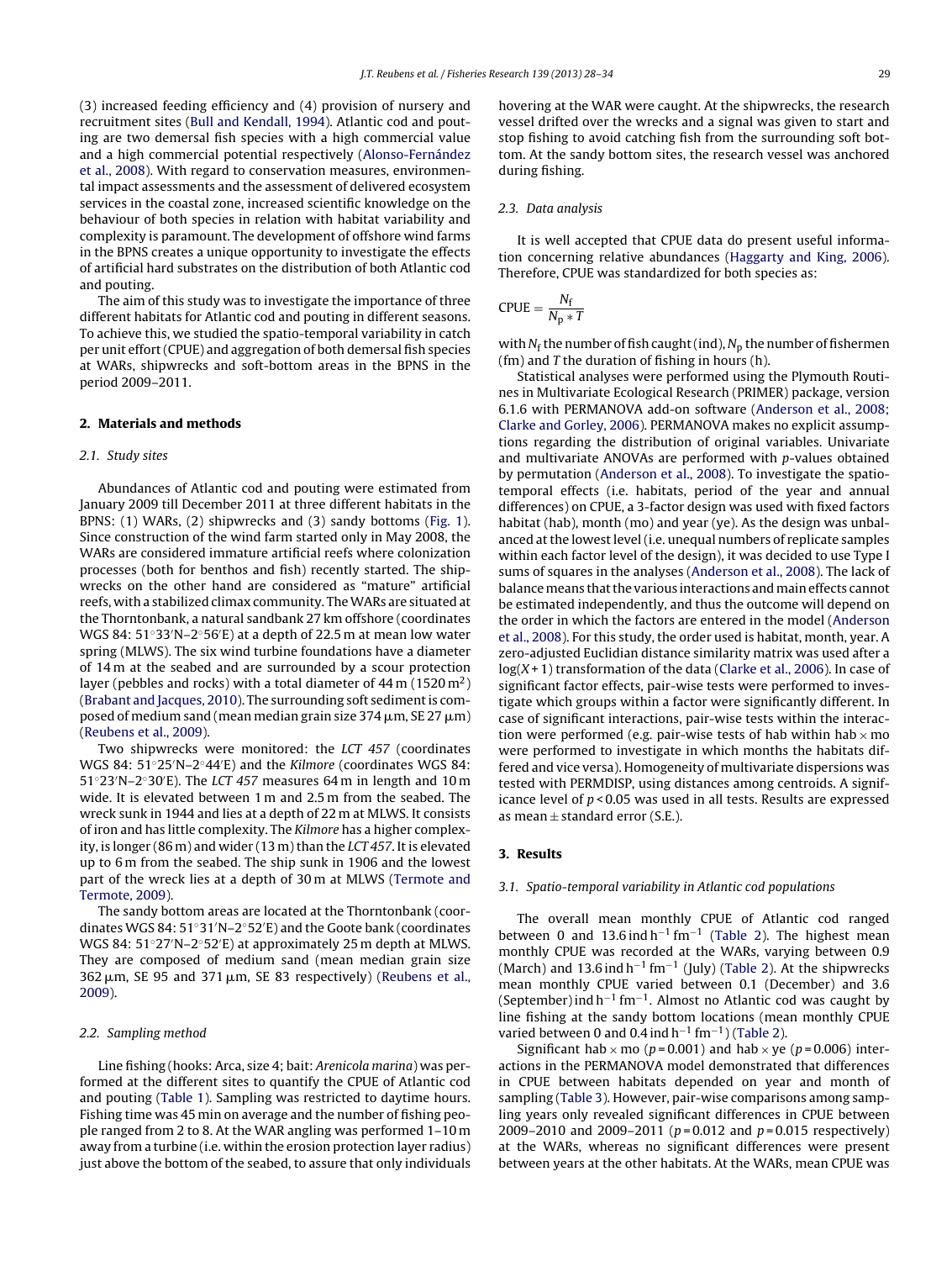<span id="page-2-0"></span>

**Fig. 1.** Map of the Belgian part of the North Sea, with indication of the sampling locations.

# **Table 1**

Monthly sampling periodicity at the different sites. NA: not applicable. For the sandy bottom and wreck, a frequency >1 means either that the site was sampled several times that month or that more than one site was sampled.

| Month     | 2009            |             |       | 2010            |          |          | 2011            |             |       |
|-----------|-----------------|-------------|-------|-----------------|----------|----------|-----------------|-------------|-------|
|           | Sandy<br>bottom | <b>WARs</b> | Wreck | Sandy<br>bottom | WARs     | Wreck    | Sandy<br>bottom | <b>WARs</b> | Wreck |
| January   |                 |             |       | $\Omega$        | $\Omega$ | $\Omega$ | n               |             |       |
| February  |                 |             |       |                 |          |          |                 |             |       |
| March     |                 |             |       |                 |          |          |                 |             |       |
| April     |                 |             |       |                 |          |          |                 |             |       |
| May       |                 |             |       |                 |          |          |                 |             |       |
| June      |                 |             |       |                 |          |          |                 |             |       |
| July      |                 |             |       |                 |          |          |                 |             |       |
| August    |                 |             |       |                 |          |          |                 |             |       |
| September |                 |             |       |                 |          |          |                 |             |       |
| October   |                 |             |       |                 |          |          |                 |             |       |
| November  |                 |             |       |                 |          |          | 4               |             |       |
| December  |                 |             |       |                 |          |          | <b>NA</b>       | <b>NA</b>   | NA    |

**Table 2**

CPUE (ind h<sup>−1</sup> fm<sup>−1</sup>) for Atlantic cod and pouting per habitat over the period 2009–2011 (mean±S.E.). No S.E. value indicated the site was sampled only once during that<br>month.

| Month     | Atlantic cod    |                |                | Pouting         |                |                 |  |  |
|-----------|-----------------|----------------|----------------|-----------------|----------------|-----------------|--|--|
|           | Sandy<br>bottom | <b>WARs</b>    | Wreck          | Sandy<br>bottom | <b>WARs</b>    | Wreck           |  |  |
| January   | $\overline{0}$  | $1.2 \pm 0.8$  | $0.3 \pm 0.2$  | $\Omega$        | $1.4 \pm 0.9$  | $0.2 \pm 0.2$   |  |  |
| February  | $\Omega$        | $2.9 \pm 1.6$  | $2.6 \pm 1.1$  | $\Omega$        | $1.5 \pm 0.8$  | $0.06 \pm 0.06$ |  |  |
| March     | $0.08 + 0.08$   | $0.9 \pm 0.3$  | $0.2 \pm 0.06$ | $\Omega$        | $0.3 \pm 0.1$  | $\Omega$        |  |  |
| April     | $0.04 \pm 0.04$ | $1.8 \pm 1.2$  | $0.6 \pm 0.3$  | $\Omega$        | $0.2 \pm 0.1$  | $0.05 \pm 0.03$ |  |  |
| May       | $0.03 \pm 0.03$ | $5.8 \pm 1.4$  | $0.3 \pm 0.3$  | $\Omega$        | $2.8 \pm 1.2$  | $0.2 \pm 0.2$   |  |  |
| June      | $0.4 \pm 0.4$   | 2.8            | $1.3 \pm 0.6$  | $\Omega$        | 1.4            | $0.2 \pm 0.2$   |  |  |
| July      | $0.05 \pm 0.03$ | $13.6 \pm 4.6$ | $1.3 \pm 0.4$  | $0.02 \pm 0.02$ | $6.5 \pm 1.4$  | $0.5 \pm 0.2$   |  |  |
| September | 0               | $4.4 \pm 1.2$  | 3.6            | $\Omega$        | $9.2 \pm 1.3$  | 2.1             |  |  |
| October   | $\Omega$        | $5.5 \pm 2.3$  | $1.1 \pm 0.3$  | $0.4 \pm 0.3$   | $8.4 \pm 1.7$  | $1.1 \pm 0.3$   |  |  |
| November  | $0.04 + 0.04$   | $4.06 \pm 1.9$ | $3.0 \pm 0.4$  | $0.2 \pm 0.2$   | $11.3 \pm 3.4$ | $1.5 \pm 1.1$   |  |  |
| December  | 0               | 1.5            | $0.1 \pm 0.1$  | $\mathbf{0}$    | 12.8           | $0.7 \pm 0.7$   |  |  |
| Overall   | $0.05 \pm 0.03$ | $4.6 \pm 0.9$  | $1.1 \pm 0.2$  | $0.07 \pm 0.03$ | $4.3 \pm 0.6$  | $0.7 \pm 0.1$   |  |  |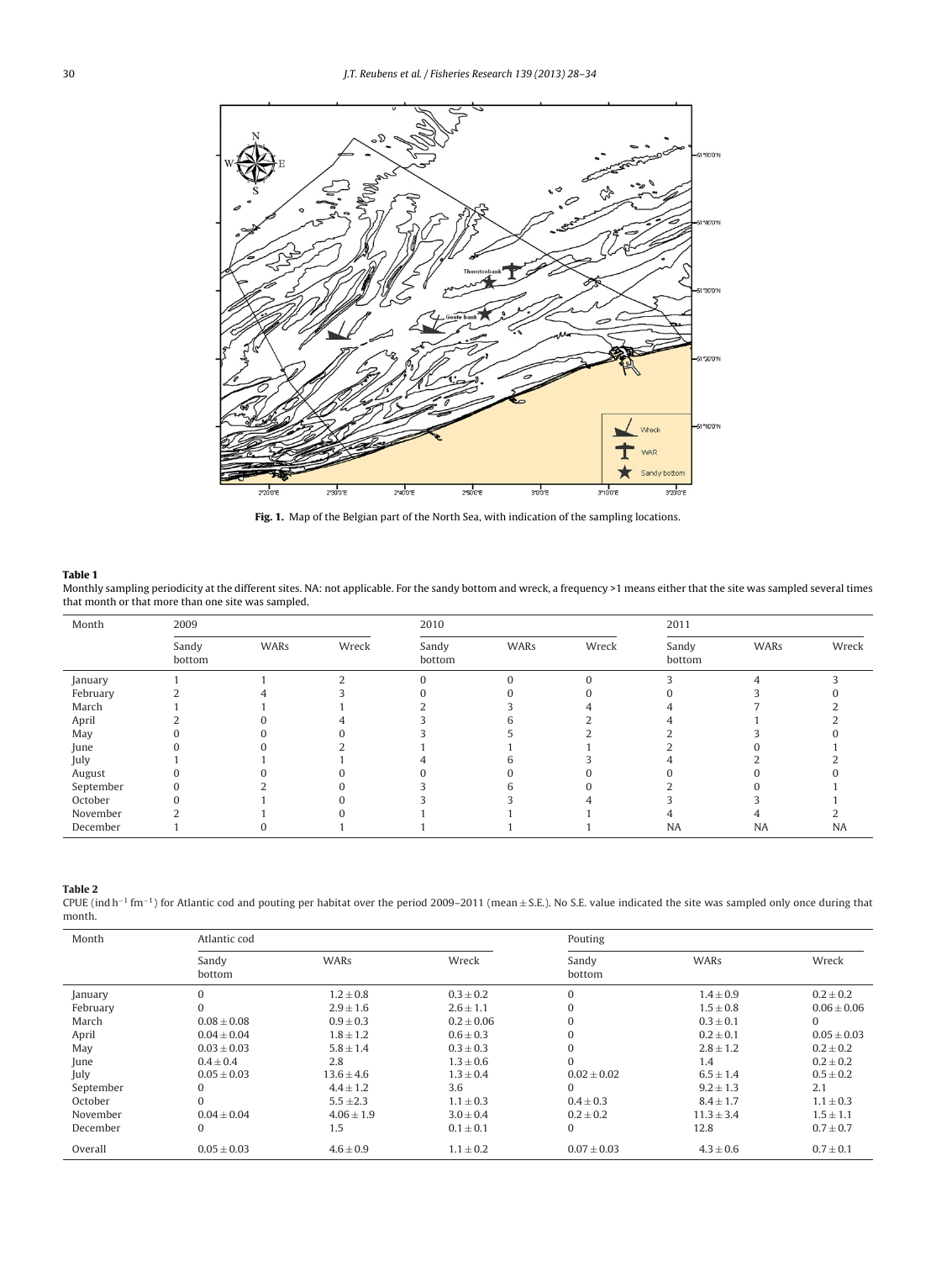<span id="page-3-0"></span>

| Table 3   |       |                                                                                                                                         |
|-----------|-------|-----------------------------------------------------------------------------------------------------------------------------------------|
|           |       | PERMANOVA results from the main test for Atlantic cod and pouting. Hab: habitat; Mo: month; Ye: year. p-Values obtained by permutation. |
| $E$ actor | $A+1$ | $D_{0}$                                                                                                                                 |

| Factor                    | Atlantic cod |           |          |         | Pouting |           |          |         |  |
|---------------------------|--------------|-----------|----------|---------|---------|-----------|----------|---------|--|
|                           | df           | <b>MS</b> | Pseudo-F |         | df      | <b>MS</b> | Pseudo-F |         |  |
| Hab                       |              | 23.54     | 79.79    | < 0.001 |         | 23.58     | 119.52   | < 0.001 |  |
| Mo                        | 10           | 1.42      | 4.82     | < 0.001 | 10      | 3.03      | 15.37    | < 0.001 |  |
| Ye                        |              | 0.60      | 2.02     | 0.13    |         | 0.40      | 2.01     | 0.14    |  |
| $Hab \times m$ o          | 20           | 0.82      | 2.77     | 0.001   | 20      | 1.05      | 5.30     | < 0.001 |  |
| $Hab \times ye$           |              | 1.16      | 3.93     | 0.006   |         | 0.25      | 1.27     | 0.29    |  |
| $Mo \times ye$            | 16           | 0.13      | 0.44     | 0.96    | 16      | 0.19      | 0.94     | 0.51    |  |
| $Hab \times mo \times ye$ |              | 0.10      | 0.34     | 0.99    |         | 0.14      | 0.70     | 0.73    |  |
|                           |              |           |          |         |         |           |          |         |  |



**Fig. 2.** Mean monthly CPUE (with S.E.) of Atlantic cod per habitat substrate over the period 2009–2011.

much lower in 2009 (1.05  $\pm$  0.4 ind h<sup>-1</sup> fm<sup>-1</sup>) as compared to 2010  $(6.3 \pm 1.5 \text{ ind } h^{-1} \text{ fm}^{-1})$  and 2011  $(3.9 \pm 1.0 \text{ ind } h^{-1} \text{ fm}^{-1})$  (Fig. 2).

A seasonal trend in CPUE was present at the WARs in 2010-2011 (Fig. 2) with significantly higher values from late spring to late autumn (with a peak in summer) compared to the winter -early spring period (December–April) (pair-wise comparisons: p < 0.05). At the shipwrecks a comparable, trend was visible, although CPUE was lower compared to the WARs. At the sandy bottoms, CPUE of Atlantic cod was always low and did not vary significantly over months. Pair-wise comparisons among habitats revealed that CPUE was significantly lower at the sandy bottoms as compared to the WARs from March onwards, and during summer and autumn months as compared to the shipwrecks.

# 3.2. Spatio-temporal variability in pouting populations

The overall mean monthly CPUE of pouting ranged between 0 and 12.8 ind h−<sup>1</sup> fm−<sup>1</sup> ([Table](#page-2-0) 2). Again, very low values (mean monthly CPUE 0 during eight months and a maximum of  $0.4$  ind h<sup>-1</sup> fm<sup>-1</sup>) were noted at the sandy bottoms ([Table](#page-2-0) 2). At the shipwrecks slightly higher values were obtained, with mean monthly CPUE varying between 0 and 2.1 ind h<sup>-1</sup> fm<sup>-1</sup>. The highest mean monthly CPUE for pouting was recorded at the WARs  $(0.2–12.8$  ind h<sup>-1</sup> fm<sup>-1</sup>) [\(Table](#page-2-0) 2) with the highest CPUE registered in July 2009 (15.6 ind h<sup>-1</sup> fm<sup>-1</sup>).

A seasonal trend in CPUE was present at the WARs ([Fig.](#page-4-0) 3) with significantly higher values in summer and autumn (July–December) compared to winter and spring (January–June) (pair-wise comparisons:  $p < 0.05$ ). At the shipwrecks a comparable, but less clear trend was present, except for 2009, when almost no pouting were caught at the shipwrecks. At the sandy bottom CPUE was very low during all months.

The spatial distribution of pouting also differed between months and habitats (hab  $\times$  mo, p = 0.0001) (Table 3). Pair-wise comparisons among habitats demonstrated that CPUE was significantly higher at the WARs as compared to the shipwrecks in April, July and October; and in April, July–November when compared to the sandy bottom locations.

# **4. Discussion**

In the Belgian part of the North Sea, both Atlantic cod and pouting are frequently observed near artificial hard structures [\(Mallefet](#page-5-0) et [al.,](#page-5-0) [2007;](#page-5-0) [Reubens](#page-5-0) et [al.,](#page-5-0) [2011;](#page-5-0) [Zintzen](#page-5-0) et [al.,](#page-5-0) [2006\).](#page-5-0) However, information concerning aggregation differences at different substrate types (i.e. sandy bottoms, shipwrecks and WARs) is lacking. Our results suggest aggregation differences, affected by seasonal aspects, for both Atlantic cod and pouting. This result is based on the analysis of a three-factor PERMANOVA model. It should be noted that, for both fish species, the assumption for homogeneity of multivariate dispersions was not fulfilled for hab within hab  $\times$  mo; PERMDISP had a p-value below 0.05. This means that a significant result for one of the given factors is caused by a significant difference in location, dispersion or some combination of both between the groups [\(Anderson](#page-5-0) et [al.,](#page-5-0) [2008\).](#page-5-0) Pair-wise comparison showed that CPUE at both WARs and shipwrecks differed significantly from those at the sandy sediments. However, very low within-group dispersion was present for the latter habitat (CPUE mostly near zero), which increases the differences among the centroids of the different habitats. Based on these findings we are confident that multivariate dispersions did not compromise our general conclusions. In addition, we are aware that catch per unit effort(CPUE) not only depends upon fish densities, but also upon fish behaviour (e.g.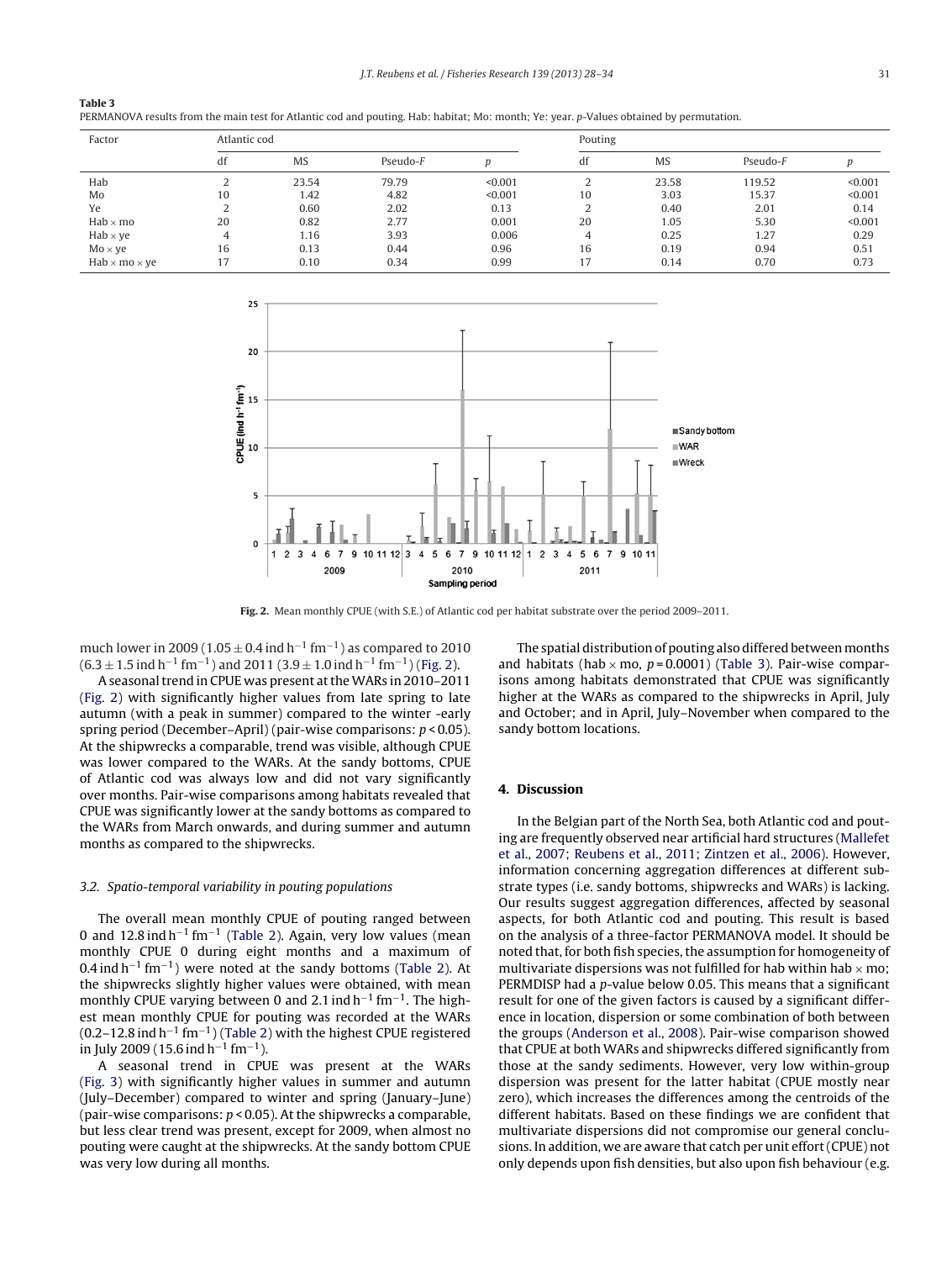<span id="page-4-0"></span>

**Fig. 3.** Mean monthly CPUE (with S.E.) of pouting per habitat substrate over the period 2009–2011.

hyperaggregation and habitat selection) [\(Linløkken](#page-5-0) [and](#page-5-0) [Haugen,](#page-5-0) [2006;](#page-5-0) [Olin](#page-5-0) et [al.,](#page-5-0) [2004\).](#page-5-0)

#### 4.1. Seasonality

The study revealed a seasonal pattern in CPUE for both species in all habitats, which was related to life-history characteristics (i.e. reproductive behaviour of adults). Both species are known to spawn in winter and early spring [\(Alonso-Fernández](#page-5-0) et [al.,](#page-5-0) [2008;](#page-5-0) [Mello](#page-5-0) [and](#page-5-0) [Rose,](#page-5-0) [2005a\)](#page-5-0) during which they migrate to distinct spawning areas outside the study area [\(Franca](#page-5-0) et [al.,](#page-5-0) [2004;](#page-5-0) [Hutchinson](#page-5-0) et [al.,](#page-5-0) [2001\).](#page-5-0) In winter and early spring, CPUE was very low at the different habitats in the BPNS. Late spring to late autumn is the feeding and growing period for both species [\(Alonso-Fernández](#page-5-0) et [al.,](#page-5-0) [2008;](#page-5-0) [Mello](#page-5-0) [and](#page-5-0) [Rose,](#page-5-0) [2005b\),](#page-5-0) resulting in much higher CPUE, especially at the WARs and shipwrecks. Both types of artificial reefs harbour a diverse and abundant epifaunal community [\(Kerckhof](#page-5-0) et [al.,](#page-5-0) [2010;](#page-5-0) [Zintzen](#page-5-0) et [al.,](#page-5-0) [2008\)](#page-5-0) with many potential prey species for Atlantic cod and pouting. Comparable seasonal variations in fish abundances at artificial reefs have been observed in other studies ([Fabi](#page-5-0) [and](#page-5-0) [Fiorentini,](#page-5-0) [1994\).](#page-5-0)

# 4.2. Habitat characteristics

A second important finding in this study is the difference in CPUE between habitats, interacting with seasonality, for both Atlantic cod and pouting. CPUE was highly enhanced (mainly in summer and autumn) at the WARs in comparison with the sandy bottom sites. This is in accordance with results for pouting presented in [Reubens](#page-5-0) et [al.](#page-5-0) [\(2011\).](#page-5-0) Although no information is available on the efficiency of catching Gadidae at different substrate types, our results clearly indicate an aggregation effect of the WARs on pouting and Atlantic cod populations. This aggregation effect was also seen at the shipwrecks, but to a lesser extent. Local factors, such as the availability of prey species [\(Reubens](#page-5-0) et [al.,](#page-5-0) [2011\),](#page-5-0) predator pressure ([Brickhill](#page-5-0) et [al.,](#page-5-0) [2005\),](#page-5-0) habitat complexity and refuge possibilities [\(Wilhelmsson](#page-6-0) et [al.,](#page-6-0) [2006;](#page-6-0) [Wilson](#page-6-0) et [al.,](#page-6-0) [2007\)](#page-6-0) likely contribute to the observed differences in aggregation between the artificial hard substrates and the sandy bottom areas.

Several studies revealed that artificial reefs harbour higher densities of fish species compared to natural reefs or older artificial reefs. At the same time, small artificial reefs generally have higher fish densities than larger ones ([Ambrose](#page-5-0) [and](#page-5-0) [Swarbrick,](#page-5-0) [1989;](#page-5-0) [Bohnsack](#page-5-0) et [al.,](#page-5-0) [1994;](#page-5-0) [Leitao](#page-5-0) et [al.,](#page-5-0) [2008\).](#page-5-0) TheWARs are rather small

units with a high perimeter-to-area ratio. This implies that WARs can be seen as small reefs that attract fish from a larger area, relative to reef size, compared to larger reefs. This argument only applies for fish aggregation, not for production ([Ambrose](#page-5-0) [and](#page-5-0) [Swarbrick,](#page-5-0) [1989\).](#page-5-0)

Maturity of the system may influence fish assemblages. Older, more mature reefs exhibit lower fish density, diversity and biomass [\(Leitao](#page-5-0) et [al.,](#page-5-0) [2008\).](#page-5-0) Fish colonization on artificial reefs is known to be associated with the epifaunal colonization [\(Svane](#page-6-0) [and](#page-6-0) [Petersen,](#page-6-0) [2001\).](#page-6-0) The investigated shipwreck artificial reefs are known to have a mature and stable epifaunal community [\(Zintzen](#page-6-0) et [al.,](#page-6-0) [2008\),](#page-6-0) while the epifaunal community at the relatively young WARs is still in a transitional situation ([Kerckhof](#page-5-0) et [al.,](#page-5-0) [2010\),](#page-5-0) which surely influences the associated fish assemblages.

#### 4.3. Construction effect

A third striking result of this study is the aberrant low CPUE rates in 2009 at the WARs for Atlantic cod [\(Fig.](#page-3-0) 2) compared to 2010–2011. This was not the case at the other habitats. As the WARs are relatively new structures (built in 2008) constructed in an area previously dominated by soft sediments, a construction effect is suggested to explain the variation in CPUE at the WARs between the different years for Atlantic cod. This corroborates other longterm investigations carried out at artificial reefs, where qualitative and quantitative increments in fish assemblages over time were shown [\(Bohnsack](#page-5-0) [and](#page-5-0) [Sutherland,](#page-5-0) [1985;](#page-5-0) [Fabi](#page-5-0) et [al.,](#page-5-0) [2002;](#page-5-0) [Leitao](#page-5-0) et [al.,](#page-5-0) [2008\).](#page-5-0) For pouting no such construction effect was seen. From the first year onwards high CPUE rates were found at the WARs, indicating that the colonization rate of both species differed.

Currently the WARs in the BPNS are de facto marine protected areas. A study has however been performed to investigate the possibilities for aquaculture, blue energy development and smallscale passive fisheries inside these concession areas [\(Verhaeghe](#page-6-0) et [al.,](#page-6-0) [2011\),](#page-6-0) but currently no shipping nor fishing activities are allowed inside the wind farms. Fish aggregations, as e.g. found at the WARs for both pouting and Atlantic cod, are particularly vulnerable to fishing pressure and overexploitation ([Rose](#page-5-0) [and](#page-5-0) [Kulka,](#page-5-0) [1999\).](#page-5-0) Changes in spatial distribution of a species can not only contribute to overfishing, but also to inappropriate interpretation of CPUE data. [Rose](#page-5-0) [and](#page-5-0) [Kulka](#page-5-0) [\(1999\)](#page-5-0) hypothesized that a concentration of fish and fishing activities can lead to an extreme hyper stability of the relation between CPUE and abundance. Consequently, CPUE will reflect local densities and therefore incorrectly assess stock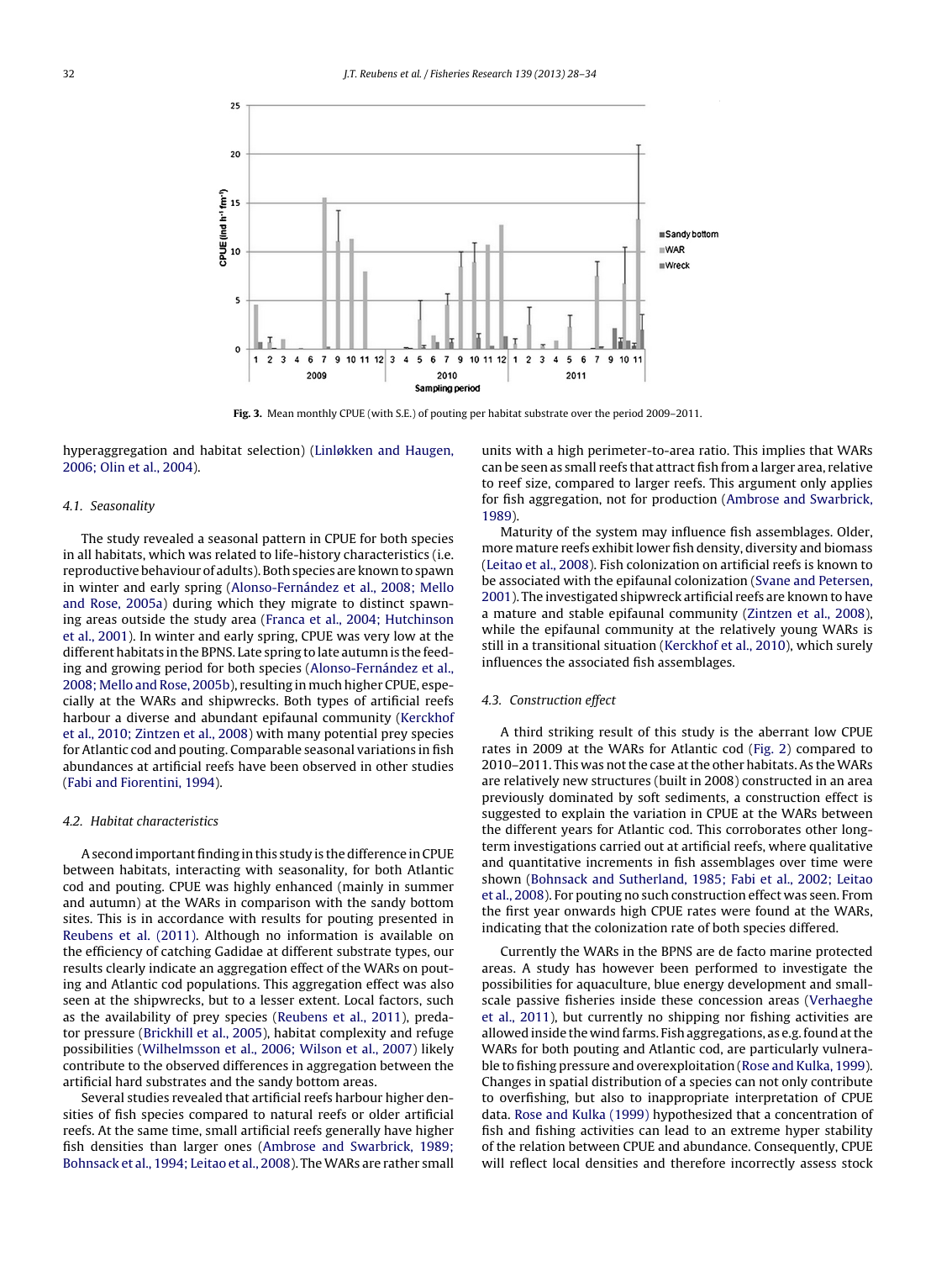<span id="page-5-0"></span>abundance (Rose and Kulka, 1999). Therefore it is important to carefully monitor the aggregations of Atlantic cod and pouting in the long term. If, in the future, small-scale fisheries or aquaculture activities would be permitted within the WARs, thorough management restrictions should be implemented to mitigate possible negative effects of these activities on the fish populations.

In conclusion, the present study disclosed that the habitat type plays animportant role for the distributionofAtlantic cod and pouting. Both species aggregated at the WARs and to a lesser extent also at the shipwrecks, mainly during summer and autumn, but were almost not caught through line fishing at the sandy bottoms. The aggregation is related to specific habitat characteristics (e.g. bottom type, maturity of the system and prey availability), while the seasonal patterns are related to life-history characteristics (i.e. feeding versus spawning period). A construction effect of the wind turbines was present for Atlantic cod, the first year after the wind turbines were built. This was not the case for pouting, which immediately aggregated in higher numbers around these hard substrates.

#### **Acknowledgements**

The first author acknowledges a predoctoral fellowship (1.1.072.10.N.00) by the Flemish Fund for Scientific Research (FWO). Carl Van Colen acknowledges a postdoctoral fellowship by FWO (1.2.380.11.N.00). Ulrike Braeckman was financially supported by FWO project nr G.0033.11. Additional funding was provided by the Special Research Fund of Ghent University (BOF-GOA 01GA1911W). This research was facilitated by the Flanders Marine Institute (VLIZ). We are thankful to the crew of the RV "Zeeleeuw" and the numerous colleagues and students for their assistance in the field. We thank the VLIZ and the Management Unit of the North Sea Mathematical Models (MUMM) for their technical support. We thank B. Clarke for the constructive advice on the data analysis. We also thank the anonymous referees for structural comments on earlier versions of the manuscript. This paper contributes to the Belgian wind farm monitoring programme, with the financial support of C-Power nv and Belwind nv.

#### **Appendix A. Supplementary data**

Supplementary data associated with this article can be found, in the online version, at [http://dx.doi.org/10.1016/j.](http://dx.doi.org/10.1016/j.fishres.2012.10.011) [fishres.2012.10.011](http://dx.doi.org/10.1016/j.fishres.2012.10.011).

#### **References**

- Alonso-Fernández, A., Domínguez-Petit, R., Bao, M., Rivas, C., Saborido-Rey, F., 2008. Spawning pattern and reproductive strategy of female pouting Trisopterus luscus (Gadidae) on the Galician shelf of north-western Spain. Aquat. Living Resour. 21, 383–393.
- Ambrose, R.F., Swarbrick, S.L., 1989. Comparison of fish assemblages on artificial and natural reefs off the coast of southern California. Bull. Mar. Sci. 44, 718–733.
- Anderson, M.J., Gorley, R.N., Clarke, K.R., 2008. PERMANOVA+ for PRIMER: Guide to Software and Statistical Methods. Primer-e, Plymouth, UK, p. 214.
- Andersson, M.H., Berggren, M., Wilhelmsson, D., Öhman, M.C., 2009. Epibenthic colonization of concrete and steel pilings in a cold-temperate embayment: a field experiment. Helgoland Mar. Res. 63, 249–260.
- Bohnsack, J.A., 1989. Are high densities of fishes at artificial reefs the result of habitat limitation or behavioral preference? Bull. Mar. Sci. 44, 631–645.
- Bohnsack, J.A., Harper, D.E., McClellan, D.B., Hulsbeck, M., 1994. Effects of reef size on colonizationandassemblage structure offishes at artificial reefs off southeastern Florida, USA. Bull. Mar. Sci. 2, 796–823.
- Bohnsack, J.A., Sutherland, D.L., 1985. Artificial reef research: a review with recommendations for future priorities. Bull. Mar. Sci. 37, 11–39.
- Brabant, R., Degraer, S., Rumes, B., 2011. Offshore wind energy development in the Belgian part of the North Sea & anticipated impacts: an update. In: Degraer, S., Brabant, R., Rumes, B. (Eds.), Offshore wind farms in the Belgian part of the North Sea: Selected findings from the baseline and targeted monitoring. Royal Belgian Institute of Natural Sciences, Management Unit of the North Sea Mathematical Models, Marine Ecosystem Management Unit, Brussels, pp. 9–16.
- Brabant, R., Jacques, T., 2010. Offshore wind energy development in the Belgian part of the North Sea & anticipated impacts. In: Degraer, S., Brabant, R., Rumes, B.

(Eds.), Offshore wind farms in the Belgian part of the North Sea – Early Environmental impact assessment and spatio-temporal variability. Brussels, Royal Belgian Institute of Natural Sciences, Managmenet Unit of the Nort Sea Mathematical Models, Marine Ecosystem Management Unit. p. 184 + annexes.

- Brickhill, M.J., Lee, S.Y., Connolly, R.M., 2005. Fishes associated with artificial reefs: attributing changes to attraction or production using novel approaches. J. Fish Biol. 67, 53–71.
- Bull, S., Kendall Jr., J.J., 1994. An indication of the process: offshore platforms as artificial reefs in the Gulf of Mexico. Bull. Mar. Sci. 2, 1086–1098.
- Clarke, K.R., Gorley, R.N., 2006. PRIMER v6: User Manual/Tutorial. PRIMER-E, Plymouth, UK.
- Clarke, K.R., Somerfield, P.J., Chapman, M.G., 2006. On resemblance measures for ecological studies, including taxonomic dissimilarities and a zero-adjusted Bray–Curtis coefficient for denuded assemblages. J. Exp. Mar. Biol. Ecol. 330, 55–80.
- Douvere, F., Maes, F., Vanhulle, A., Schrijvers, J., 2007. The role of marine spatial planning in sea use management: the Belgian case. Mar. Policy 31, 182–191.
- Fabi, G., Fiorentini, L., 1994. Comparison between an artificial reef and a control site in the Adriatic Sea: analysis of four years of monitoring. Bull. Mar. Sci. 2, 538–558.
- Fabi, G., Grati, F., Lucchetti, A., Trovarelli, L., 2002. Evolution of the fish assemblage around a gas platform in the northern Adriatic Sea. ICES J. Mar. Sci. 59, S309–S315.
- Fabi, G., Manoukian, S., Spagnolo, A., 2006. Feeding behavior of three common fishes at an artificial reef in the northern Adriatic Sea. Bull. Mar. Sci. 78, 39–56.
- Franca, S., Vinagre, C., Costa, M.J., Cabral, H.N., 2004. Use ofthe coastal areas adjacent to the Douro estuary as a nursery area for pouting, Trisopterus luscus Linnaeus, 1758. J. Appl. Ichthyol. 20, 99–104.
- Haggarty, D.R., King, J.R., 2006. CPUE as an index of relative abundance for nearshore reef fishes. Fish. Res. 81, 89–93.
- Hutchinson, W.F., Carvalho, G.R., Rogers, S.I., 2001. Marked genetic structuring in localised spawning populations of cod Gadus morhua in the North Sea and adjoining waters, as revealed by microsatellites. Mar. Ecol. Prog. Ser. 223, 243–250.
- Jessee, W.N., Carpenter, A.L., Carter, J.W., 1985. Distribution patterns and density estimates of fishes on a southern California artificial reef with comparisons to natural kelp-reef habitats. Bull. Mar. Sci. 37, 214–226.
- Kerckhof, F., Rumes, B., Norro, A., Jacques, T.G., Degraer, S., 2010. Seasonal variation and vertical zonation of the marine biofouling on a concrete offshore windmill foundation on the Thornton Bank (southern North Sea). In: Degraer, S., Brabant, R., Rumes, B. (Eds.), Offshore Wind Farms in the Belgian part of the North Sea: Early environmental impact assessment and spatio-temporal variability. Royal Belgian Institute of Natural Sciences, Management Unit of the North Sea Mathematical Models, Marine Ecosystem Management Unit, Brussels, pp. 53–68.
- Langhamer, O., Wilhelmsson, D., 2009. Colonisation of fish and crabs of wave energy foundations and the effects of manufactured holes – a field experiment. Mar. Environ. Res. 68, 151–157.
- Leitao, F., Santos, M.N., Erzini, K., Monteiro, C.C., 2008. Fish assemblages and rapid colonizationafter enlargement of anartificial reef offtheAlgarve coast(Southern Portugal). Mar. Ecol.-Evol. Persp. 29, 435–448.
- Leitao, F., Santos, M.N., Erzini, K., Monteiro, C.C., 2009. Diplodus spp. assemblages on artificial reefs: importance for near shore fisheries. Fish. Manag. Ecol. 16, 88–99.
- Leitao, F., Santos, M.N., Monteiro, C.C., 2007. Contribution of artificial reefs to the diet of the white sea bream (Diplodus sargus). ICES J. Mar. Sci. 64, 473–478.
- Linløkken, A., Haugen, T.O., 2006. Density and temperature dependence of gill net catch per unit effort for perch, Perca fluviatilis, and roach, Rutilus rutilus. Fish. Manage. Ecol. 13, 261–269.
- Mallefet, J., Zintzen, V., Massin, C., Norro, A., Vincx, M., De Maersschalck, V., Steyaert, M., Degraer, S., Cattrijsse, A., 2007. Belgian Shipwreck: Hotspots for marine biodiversity (BEWREMABI). Belgian Science Policy Office, Brussels, 155 pp.
- Mello, L.G.S., Rose, G.A., 2005a. Seasonal cycles in weight and condition in Atlantic cod (Gadus morhua L.) in relation to fisheries. ICES J. Mar. Sci. 62, 1006–1015.
- Mello, L.G.S., Rose, G.A., 2005b. Seasonal growth of Atlantic cod: effects of temperature, feeding and reproduction. J. Fish Biol. 67, 149–170.
- Olin, M., Kurkilahti, M., Peitola, P., Ruuhijarvi, J., 2004. The effects of fish accumulation on the catchability of multimesh gillnet. Fish. Res. 68, 135–147.
- Pickering, H., Whitmarsh, D., 1997. Artificial reefs and fisheries exploitation: a review of the 'attraction versus production' debate, the influence of design and its significance for policy. Fish. Res. 31, 39–59.
- Pike, L.A., Lindquist, D.G., 1994. Feeding ecology of spottail pinfish (Diplodus holbrooki) from an artificial and natural reef in Onslow Bay, North Carolina. Bull. Mar. Sci. 2, 363–374.
- Reubens, J., Degraer, S., Vincx, M., 2011. Aggregation and feeding behaviour of pouting (Trisopterus luscus) at wind turbines in the Belgian part of the North Sea. Fish. Res. 108, 223–227.
- Reubens, J., Eede, V., Vincx, M., 2009. Monitoring of the effects of offshore wind farms on the endobenthos of soft substrates: Year-0 Bligh Bank and Year-1 Thorntonbank. In: Degraer, S., Brabant, R.s. (Eds.), Offshore wind farms in the Belgian part of the North Sea: State of the art after two years of environmental monitoring. Brussels, Royal Belgian Institute of Natural Sciences, Management Unit of the North Sea Mathematical Models. Marine Ecosystem Management Unit. pp. 59–91.
- Rose, G.A., Kulka, D.W., 1999. Hyperaggregation of fish and fisheries: how catch-perunit-effort increased as the northern cod (Gadus morhua) declined. Can. J. Fish. Aquat. Sci. 56, 118–127.